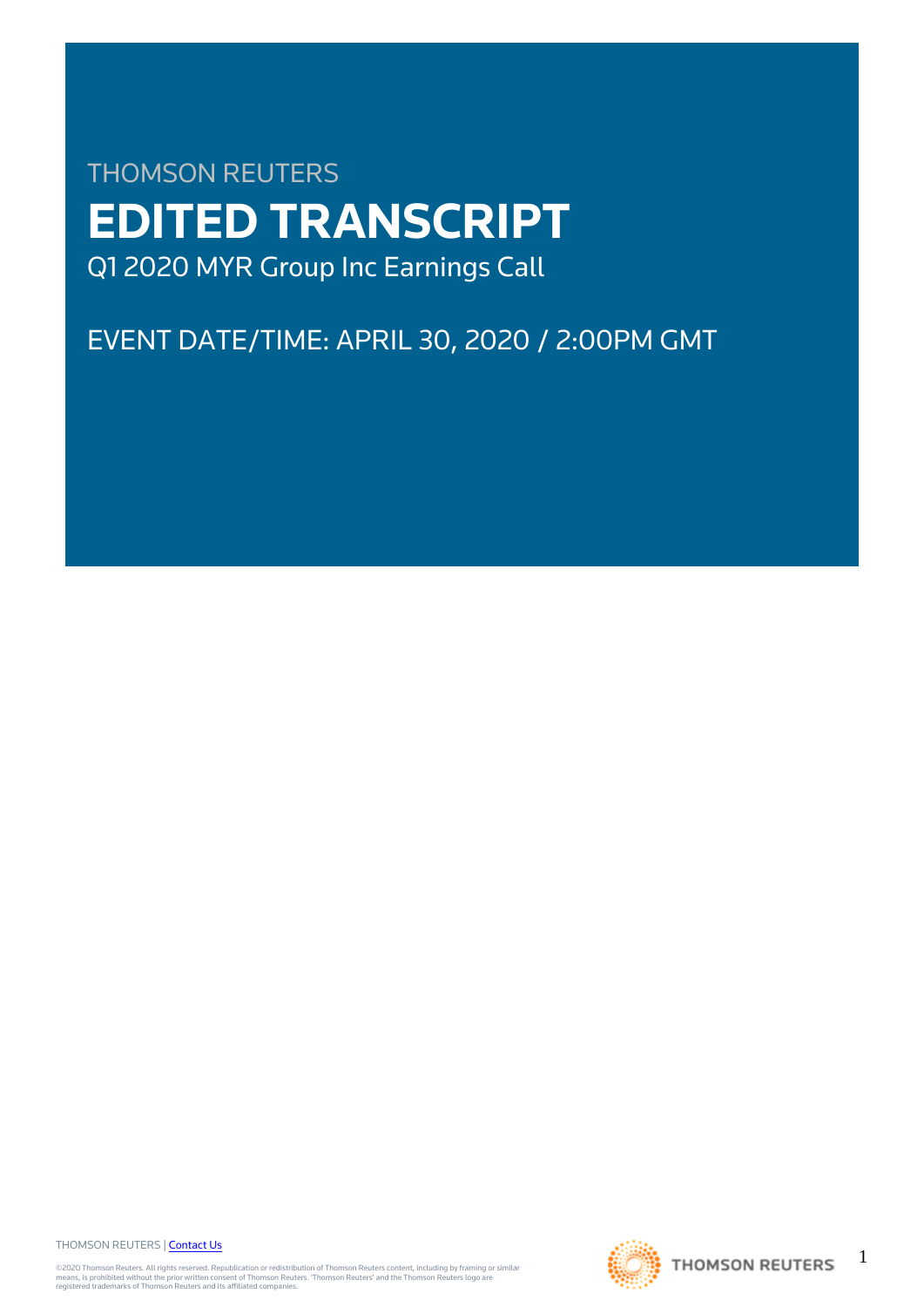#### **CORPORATE PARTICIPANTS**

**Betty R. Johnson** MYR Group Inc. - Senior VP, CFO & Treasurer **Jeffrey J. Waneka** MYR Group Inc. - Senior VP and COO of Commercial & Industrial **Richard S. Swartz** MYR Group Inc. - President, CEO & Director **Tod M. Cooper** MYR Group Inc. - Senior VP & COO of Transmission and Distribution

#### **CONFERENCE CALL PARTICIPANTS**

**Alexander David Dwyer** KeyBanc Capital Markets Inc., Research Division - Associate **Jonathan Paul Braatz** Kansas City Capital Associates - Partner and Research Analyst **Justin P. Hauke** Robert W. Baird & Co. Incorporated, Research Division - Senior Research Associate **Jyotasna Yadav** Stifel, Nicolaus & Company, Incorporated, Research Division - Associate **David E. Gutierrez** Dresner Corporate Services, Inc. - Head of PR Practice and SVP

#### **PRESENTATION**

#### **Operator**

Good morning, everyone, and welcome to the MYR Group First Quarter 2020 Earnings Results Conference Call. Today's conference is being recorded. At this time, for opening remarks and introductions, I would now like to turn the conference over to David Gutierrez of Dresner Corporate Services. Please go ahead, David.

#### **David E. Gutierrez Dresner Corporate Services, Inc. - Head of PR Practice and SVP**

Thank you, Chris, and good morning, everyone. I'd like to welcome you to the MYR Group conference call to discuss the company's first quarter results for 2020, which were reported yesterday.

Joining us on the call today are Rick Swartz, President and Chief Executive Officer; Betty Johnson, Senior Vice President, Chief Financial Officer and Treasurer; Tod Cooper, Senior Vice President and Chief Operating Officer of MYR Group's Transmission and Distribution segment; and Jeff Waneka, Senior Vice President and Chief Operating Officer of MYR Group's Commercial and Industrial segment.

If you did not receive yesterday's press release, please contact Dresner Corporate services at (312) 726-3600, and we will send you a copy or go to the MYR Group website, where a copy is available under the Investor Relations tab.

Also, a replay of today's call will be available until Thursday, March 7, at 1:00 p.m. Eastern Time by dialing (855) 859-2056 or (404) 537-3406 and entering conference ID 6289207. Before we begin, I want to remind you that this discussion may contain forward-looking statements. Any such statements are based upon information available to MYR Group management as of this date, and MYR Group assumes no obligation to update any such forward-looking statements.

These forward-looking statements involve risks and uncertainties that could cause actual results to differ materially from the forward-looking statements. Accordingly, these statements are no guarantee of future performance. These risks and uncertainties are discussed in the company's annual report on Form 10-K for the year ended December 31, 2019, the company's quarterly report on Form 10-Q for the first quarter of 2020 and in yesterday's press release.

Certain non-GAAP financial information will be discussed on the call today. A reconciliation of these non-GAAP measures to the most comparable GAAP measures is set forth in yesterday's press release.

With that said, let me turn the call over to Rick Swartz.

#### **Richard S. Swartz MYR Group Inc. - President, CEO & Director**

Thanks, David. Good morning, everyone. Welcome to our first quarter 2020 conference call to discuss financial and operating results.

I will begin by providing a brief summary of the first quarter results and then turn the call over to Betty Johnson, our Chief Financial Officer, for a more detailed financial review. Following Betty's discussion, Tod Cooper and Jeff Waneka, Chief Operating Officers for our T&D and C&I segments, will provide an industry outlook and discuss some of MYR Group's opportunities going forward. I will then

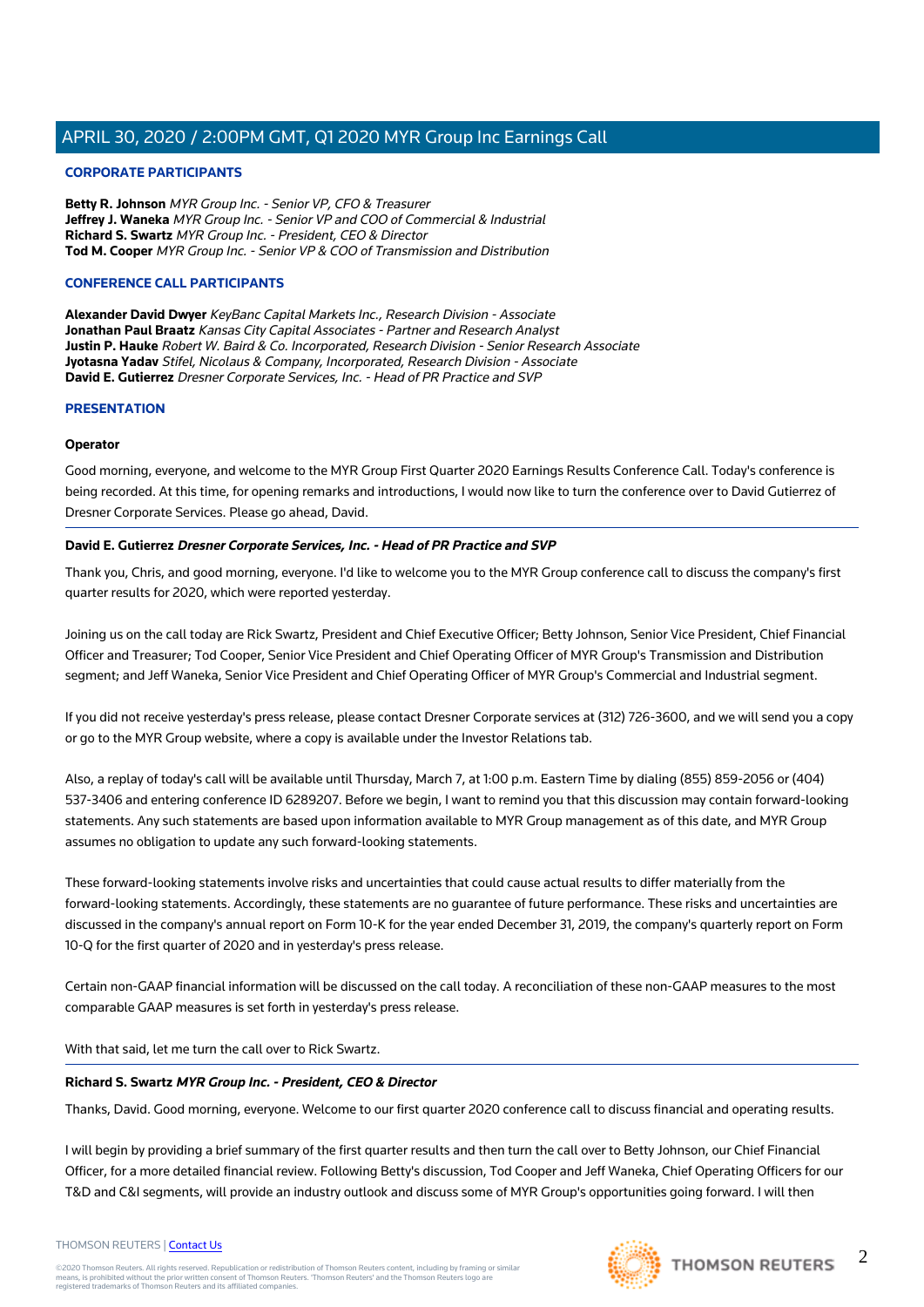conclude with some closing remarks and open the call up for your comments and questions.

First and foremost, as the coronavirus pandemic continues to impact our lives, our thoughts go out to everyone who has been affected by this virus, whether directly or indirectly. As developments continue to unfold, we are adhering to the latest government and client recommendations and protocols, and we are taking swift and prudent measures to ensure that the health and safety of our employees and communities remain paramount.

Despite the many challenges caused during this unprecedented time in history, we are fortunate that a significant portion of our business is deemed critical or essential under the various governmental pronouncements governing business activities during this pandemic. We are thankful that we can continue to deliver high levels of performance, reliability, safety and quality to our clients and communities while protecting and maintaining the electrical systems and networks that we all depend on.

We have enacted measures designed to maintain safe, efficient and resilient business operations during this pandemic and have created a task force that is actively monitoring the situation as it evolves, so we can adjust operations as needed. The majority of our office employees are working remotely, and we have provided resources to help them work as effectively as possible in their shifting work environment. And throughout the country, we are giving back to our communities and continuing to identify new opportunities to help during this difficult time.

In the first quarter, the impacts to our business were relatively minimal as social distancing orders didn't start until the last month of the quarter. Our first quarter 2020 earnings results were solid, with revenues of \$518.5 million, a 10.8% increase over the first quarter of 2019 and increases in gross profit, earnings per share, net income and EBITDA.

Our backlog was \$1.54 billion at the end of the first quarter, which is a slight increase over the record backlog in the fourth quarter of 2019. While we are encouraged to see continued progress on projects as well as steady bidding activity, we know we are not immune to the negative economic effects caused by this pandemic. Much remains to be seen in coming months as the country incrementally recovers.

Our focus remains on supporting our customers, employees and communities. I'm confident that the business continuity plans we put in place will allow us to continue to serve our customers who place their trust in MYR Group. More than ever, I am humbled and grateful for the tenacity and dedication of our employees who have approached this evolving situation with urgency, focus and determination. Now Betty will provide an overview of our financial results for the first quarter of 2020.

#### **Betty R. Johnson MYR Group Inc. - Senior VP, CFO & Treasurer**

Thank you, Rick, and good morning, everyone. On today's call, I will be reviewing our quarter-over-quarter results for the first quarter of 2020 as compared to the first quarter of 2019.

Our first quarter 2020 revenues were \$518.5 million. This represents an increase of \$50.4 million or 10.8% compared to the same period last year. The COVID-19 pandemic started to have a relatively minimal negative impact on both our operating segments during the last few weeks of the first quarter due to project restrictions and stay-at-home orders. Although most of our operations are considered critical and essential businesses, making our projects generally exempt from stay-at-home or similar orders, we did experience some disruption as both our customers and employees implemented safe work procedures that have enabled the majority of our projects to continue.

Our first quarter T&D revenues of \$259.3 million were down 4.9% compared to the same period last year. The breakdown of T&D revenues was \$171.6 million for Transmission and \$87.7 million for Distribution. The T&D segment revenues decreased primarily due to reduced volume on a medium-sized transmission project that is nearing completion. Approximately 48% of our first quarter T&D revenues related to work performed under master services agreements.

C&I revenues were \$259.2 million, an increase of 32.6% compared to the same period last year. The C&I segment revenues increased due to incremental revenues from the CSI acquisition, partially offset by a decrease due to the timing of activity on various sized projects, along with project restrictions and a temporary slowdown of work related to the COVID-19 pandemic.



#### THOMSON REUTERS | [Contact Us](https://my.thomsonreuters.com/ContactUsNew)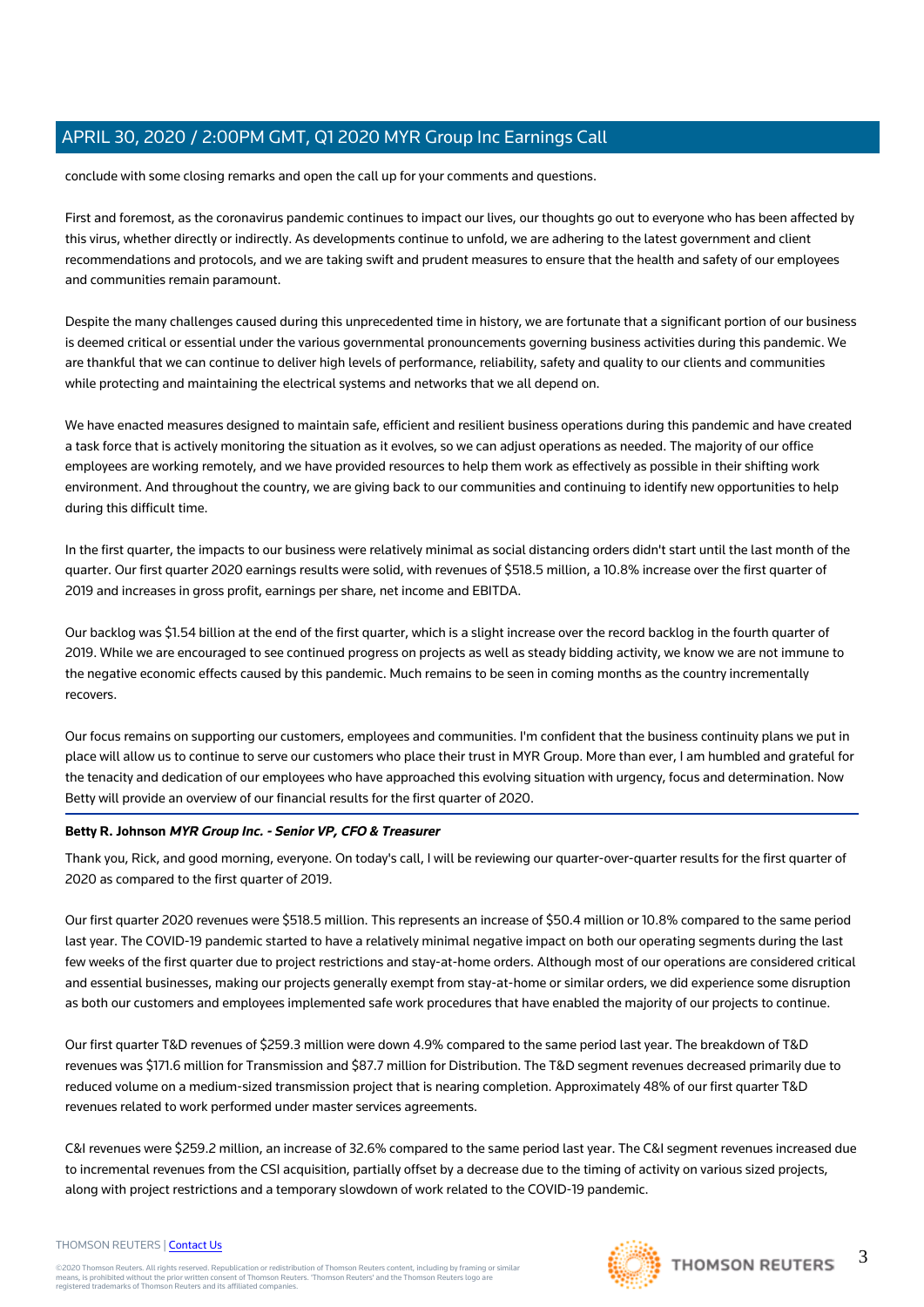Our gross margin was 11.9% for the first quarter of 2020 compared to 9.2% for the same period last year. The increase in gross margin was primarily due to better-than-anticipated productivity on certain projects, partially offset by labor inefficiencies on certain projects, some of which we are ongoing -- in ongoing negotiations to receive reimbursement as well as inclement weather experienced on certain other projects.

SG&A expenses were \$45 million, an increase of \$12 million compared to the same period last year. The increase was primarily due to the acquisition of CSI, along with higher employee-related expenses to support the growth of our operations. First quarter 2020 net income attributable to MYR Group was \$9.9 million or \$0.59 per diluted share compared to \$7.4 million or \$0.44 per diluted share for the same period last year.

Total backlog as of March 31, 2020, was \$1.54 billion, a record high and was 35.6% higher than a year ago. Total backlog as of March 31, 2020, consisted of \$456.8 million for the T&D segment and \$1.08 billion for the C&I segment. This represents another record high for the C&I backlog.

Turning to the March 31, 2020 balance sheet. We had approximately \$250.6 million of working capital, \$161.4 million of funded debt and \$185.1 million in availability under our credit facility. Our funded debt, net of cash, was \$127.4 million, an improvement from the prior quarter of \$26 million. Free cash flow came in strong for the period at \$26.1 million.

We have continued to focus on strengthening our balance sheet, which can be seen in our funded debt-to-EBITDA leverage ratio improvements over the last 6 months since our CSI acquisition, improving from 1.85 to 1.5 as of March 31, 2020, or 1.2 when considering net debt.

We also continue to focus on our free cash flow, controlling our operating and overhead costs and limiting capital expenditures to preserve our ability to continue to fund our operations with continued scrutiny of the spend in light of uncertainties around the economic impacts from the COVID-19 pandemic. However, we continue to balance this with investing and developing key personnel and in securing the specific specialty equipment and tooling needed to win and execute projects of all sizes and complexity.

We believe that our credit facility, strong balance sheet and future cash flow from operations will enable us to meet our working capital needs, equipment investments, growth initiatives and bonding requirements.

In summary, we had improvements this quarter in revenues, gross profit, net income, earnings per share, EBITDA, free cash flow and backlog compared to the prior year.

I'll now turn the call over to Tod Cooper, who will provide an overview of our Transmission and Distribution segment.

#### **Tod M. Cooper MYR Group Inc. - Senior VP & COO of Transmission and Distribution**

Thanks, Betty, and good morning, everyone. Across the United States, we are encouraged the project execution and bidding opportunities have remained active to date with minimal impact from the COVID-19 pandemic due to most of our T&D operations being considered critical and essential businesses.

Work activity primarily consists of small to medium-sized projects, and we continue to execute routine maintenance and construction work under our long-term master service agreements. The majority of bidding activity is also comprised of small to medium-sized projects with clients throughout the country, additional alliance and MSA opportunities and a few larger projects primarily located in the eastern half of the U.S.

We have seen ample EPC and renewable pursuits and increases related to solar and battery storage facilities, which includes the recent award of a 100-megawatt-plus utility-scale solar project with 25 megawatts of battery storage. This exciting win with an anticipated start date in July 2020 and a 15-month build cycle is just north of \$100 million and is not included in Q1 backlog.

#### THOMSON REUTERS | [Contact Us](https://my.thomsonreuters.com/ContactUsNew)

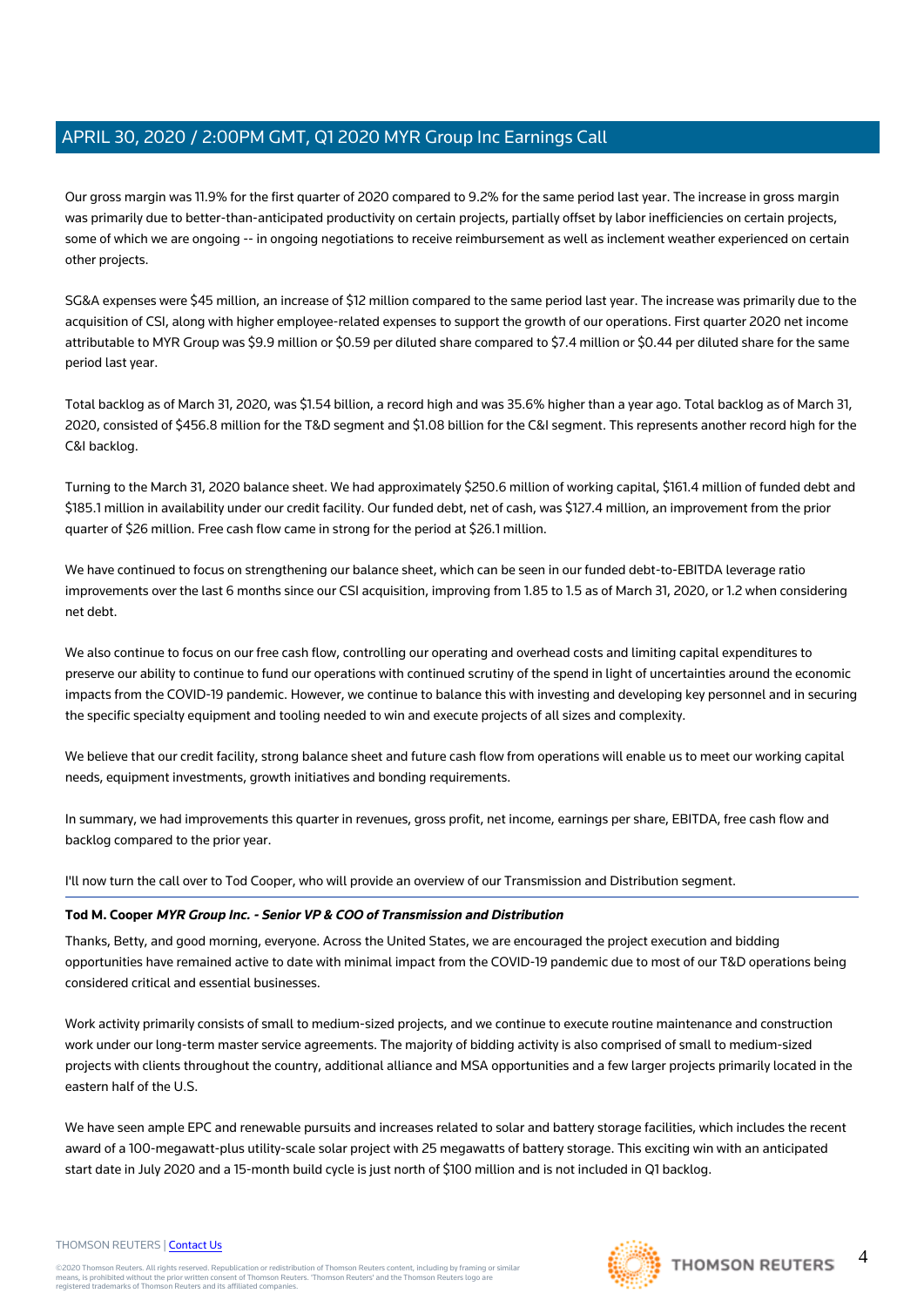Prior to the recent crisis, the market outlook and capital spending projections for electrical infrastructure were robust. The drivers for T&D spending currently remain intact, but it is too early to tell how the magnitude and timing of initiatives may be affected.

Currently in the Northeast, Mid-Atlantic and Southeast, the majority of bidding and project activity continues to be comprised of small to medium-sized work for long-term clients and a few larger bid opportunities thrown into the mix. In addition to continuing long-term MSA work throughout the Midwest and Texas, small to medium-sized project awards for transmission, substation, distribution and street lighting, we're setting in Q1.

Work began on the Connersville Transmission Project for Duke Energy and the gateway transmission project for Ameren in Southern Illinois, which are notable project awards for the company and are expected to complete this year.

In the West, solid bidding and project activity continues in Arizona, California, Colorado and Utah, where we've also seen an increase in solar-, wind- and EPC-related opportunities. Work was completed on the Harry Allen-Eldorado project and continues on the Gateway West substation projects for PacifiCorp.

On the distribution front, as utilities are increasingly reliant on outside contractors for work, we continue to execute work under long-term master service agreements with several utility clients. We anticipate a steady stream of distribution work for the foreseeable future as the need for grid hardening continues.

Our T&D client base remains diligent in ensuring the reliability of our critical power delivery infrastructure that serves the nation and provides interconnection and network support for new renewable generation resources. With that said, we anticipate there will be some impact to our business as economic effects from the pandemic are fully realized. That may include reduced electric load projections due to an economic downturn, supply issues and possible project delays due to a slowing of regulatory approvals and permitting.

As the industry headlines continue to be dominated by news related to the pandemic, we remain optimistic. We are carefully tracking progress and changing dynamics and will continue to be mindful of the lessons learned over the past few months and encourage continued caution in our daily practices.

As always, we will continue to evaluate and invest in new efforts to improve the levels of service and value we provide in terms of quality, safety and productivity. In summary, we believe the T&D market continues to hold opportunity and we'll devote ourselves to innovating, investing in and transforming our businesses to bring the best of MYR Group to our customers, employees and shareholders.

I'll now turn the call over to Jeff Waneka, who will provide an outlook of our Commercial and Industrial segment.

#### **Jeffrey J. Waneka MYR Group Inc. - Senior VP and COO of Commercial & Industrial**

Thanks, Tod, and good morning, everyone. Continuing with the themes from Rick and Tod, our C&I business was minimally impacted by COVID-19 in the first quarter in both construction and bidding activity due to shelter-in-place orders only applying during the last few weeks of the quarter.

Starting with the impact to ongoing construction activity, throughout the U.S. and Western Canada, our primary focus has been to continue providing outstanding service to our clients while keeping our employees safe and healthy. A few of our projects are temporarily halted, primarily in the Northeast and on the West Coast. Locations where shelter-in-place orders are currently the most stringent. We've also experienced some slowing on projects across the organization due to social distancing requirements and necessary adjustments to manpower. However, our employees continue to adapt rapidly to the new requirements, allowing us to continue most of our operations.

We entered 2020 with record backlogs and managed to improve backlog again in the first quarter. A few projects have had their start dates pushed forward, and we anticipate others could follow suit. But in general, our backlog remains intact.

Turning to the market outlook. Bidding activity remained particularly strong through the first quarter with heavy activity occurring in the medium- to large project category. Just a handful of large project pursuits have been put on hold while developers assess their -- the

#### THOMSON REUTERS | [Contact Us](https://my.thomsonreuters.com/ContactUsNew)

©2020 Thomson Reuters. All rights reserved. Republication or redistribution of Thomson Reuters content, including by framing or similar<br>means, is prohibited without the prior written consent of Thomson Reuters. 'Thomson Re



5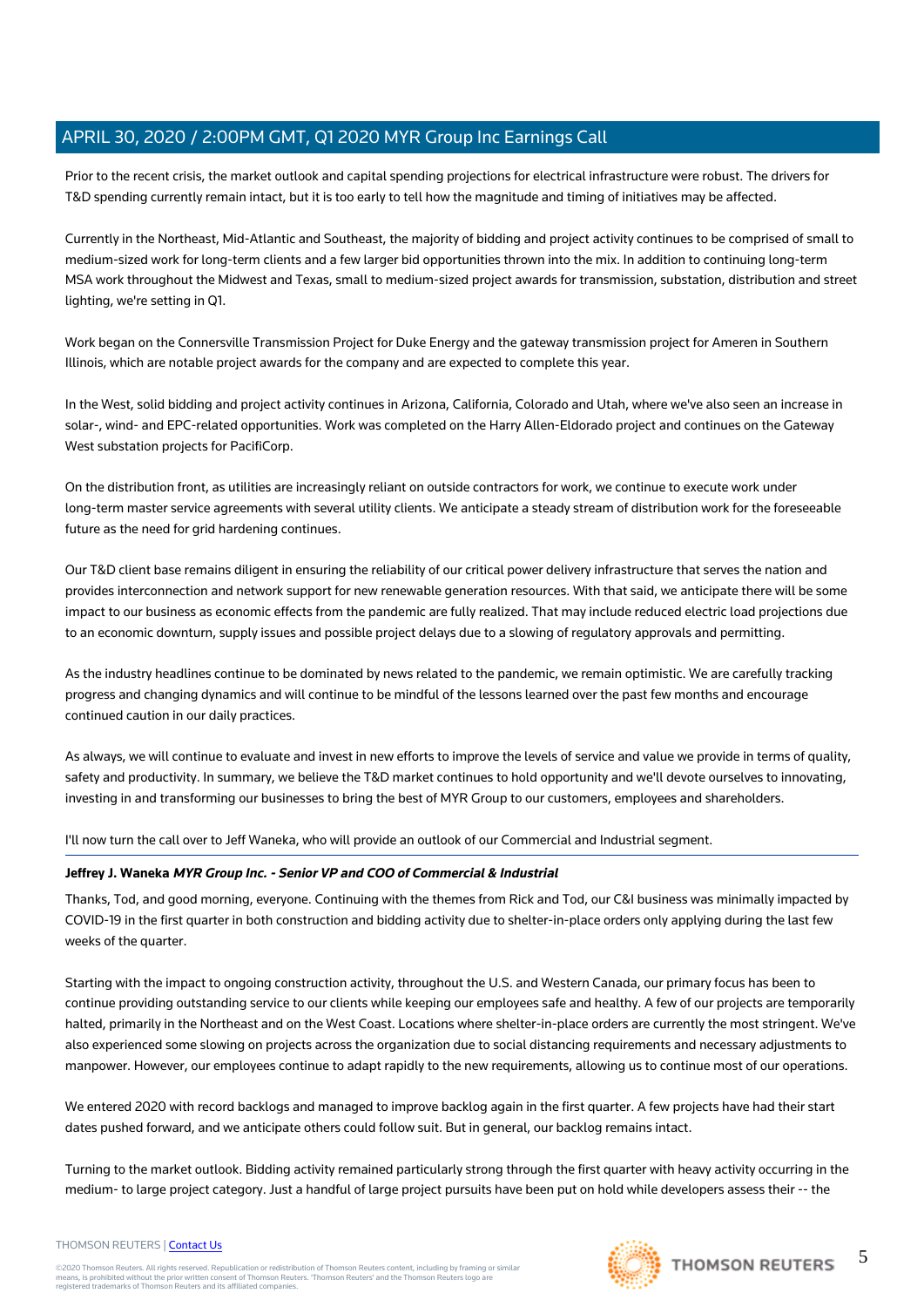viability of their program.

Although the slowdown through the first quarter was minimal, market uncertainty could contribute to an overall deceleration in projects coming out to bid. Recovery through the balance of the year will be heavily dependent on overall economic recovery. We're hopeful that the various approved stimulus packages provide greater opportunity and are encouraged by the possible approval of a long-awaited infrastructure bill. We believe the primary markets we serve may be somewhat less vulnerable to economic slowing, including health care, transportation, data centers, warehousing, renewable energy and water projects. In addition, many analysts are predicting increased spending in these markets as society changes their behavior post pandemic.

The small project market has experienced a greater slowdown while owners focused their efforts on dealing with the pandemic. Many signs suggest that the service industry and small project market could quickly rebound later in the year in response to pent-up demand.

As always, we remain focused on working safely, productively and in close collaboration with our clients and industry partners. We expect that our C&I segment will emerge even stronger following the near-term challenges. We are fortunate that most of our operations are considered an essential business and are proud to employ the best field and support services in the industry.

Thanks, everyone, for your time today. I'll now turn the call back to Rick, who will provide us with some closing comments.

#### **Richard S. Swartz MYR Group Inc. - President, CEO & Director**

Thank you for those updates, Betty, Tod and Jeff. I'm so very proud and grateful to our dedicated field forces, support services and management teams who are playing a crucial role, keeping the majority of our people working during this crisis.

MYR Group is a leader in the industry. We will remain at the forefront of identifying industry trends and client needs in order to grow our business and provide superior service as efficiently and effectively as possible. We believe these are the key factors that have and will continue to position MYR group for ongoing success. Operator, we are now ready to open the call up for your comments and questions.

#### **QUESTIONS AND ANSWERS**

#### **Operator**

[Operator Instruction] And our first question comes from the line of Justin Hauke with Robert W. Baird.

#### **Justin P. Hauke Robert W. Baird & Co. Incorporated, Research Division - Senior Research Associate**

I guess I've got 2 questions. I'll focus on the 2 different businesses. But just starting on C&I, given that it is such a meaningful part of the backlog now, 2/3 of it, I know you mentioned the areas that are relatively acyclical and probably don't see an impact here from a downturn. But I guess, could you just help maybe give kind of a pie chart overview of what your end markets look like in your current backlog today or maybe geography? Just something that kind of gives us a stake in the ground of what the mix is.

#### **Richard S. Swartz MYR Group Inc. - President, CEO & Director**

Well, I'll start, and then I'll let Jeff add something to it. I think when we look at really what we have work wise, we have very little, if anything, to do with multi-use-type facilities. So if you're talking about residential and some commercial combined, we have very little of that work. So I feel we have no impact on that side. Jeff kind of talked about the markets he's in as far as health care, data centers, governmental work that stuff that we do all the time, and we do see that is increasing. So we see that not going down at all. And Jeff, do you want to talk about some of your projects that maybe you've had pushed out a little bit, but really nothing canceled that's within our backlog at all so far?

#### **Jeffrey J. Waneka MYR Group Inc. - Senior VP and COO of Commercial & Industrial**

Yes, Rick. We did see a slowdown as people were just trying to anticipate what was coming our way. A couple of those jobs have already come back. A few have been pushed out, and we've been in discussions about when they will restart. So there's a bit of a hesitation here, but it doesn't look like anything that we see long term. There may be some projects in the pipeline that we've been pursuing. And we never know if they're going to happen or not, but some of those look like they may be pushed out even further.



## **THOMSON REUTERS**

#### THOMSON REUTERS | [Contact Us](https://my.thomsonreuters.com/ContactUsNew)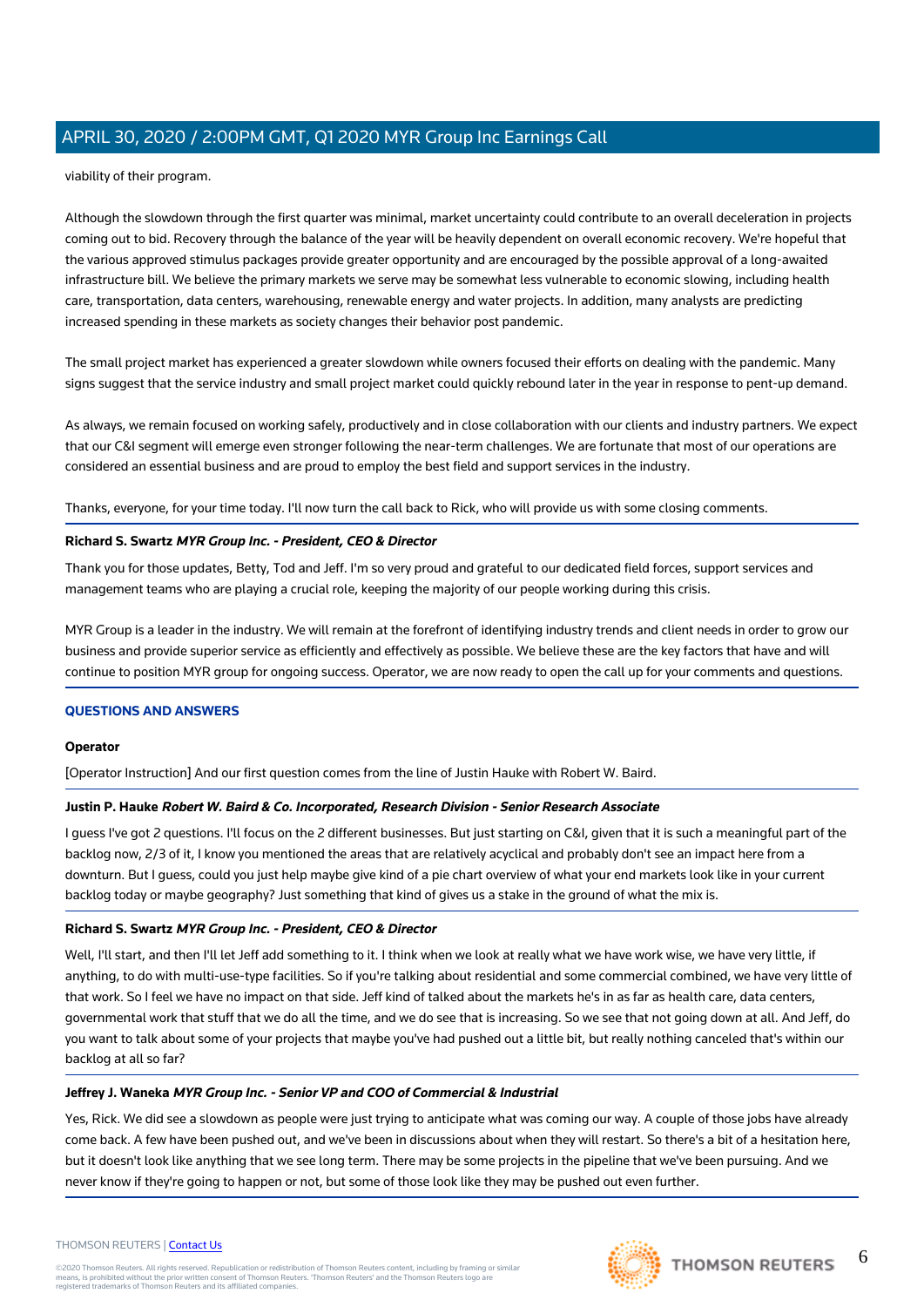#### **Justin P. Hauke Robert W. Baird & Co. Incorporated, Research Division - Senior Research Associate**

Okay. On T&D then, maybe this is for Betty, but the medium-sized project. Could you help quantify the impact of that from a revenue standpoint and when that anniversaries, just so we can kind of get a better idea of the underlying growth in the transmission business?

#### **Betty R. Johnson MYR Group Inc. - Senior VP, CFO & Treasurer**

I think you can -- as we say in our 10-Q, the majority of the change year-over-year was the change relating to that one medium-sized project, which is essentially complete at this point in time. It had a very large -- it had a large material component, especially in the first quarter of last year. So the year-over-year comparison reduction was mainly related to that. Tod, anything else on that?

#### **Tod M. Cooper MYR Group Inc. - Senior VP & COO of Transmission and Distribution**

No, Betty, that's accurate.

#### **Richard S. Swartz MYR Group Inc. - President, CEO & Director**

The only thing I would probably add to that is our backlog remains strong within the T&D segment. We really haven't seen much work pushed out at this point. And most of the MSA work we do is remaining strong at this point. So those are positives as it goes into this. And again, I'll go back to what we always say quarter-to-quarter is -- the timing of the awards, we really don't have control over. So as Tod said, is backlog strong? Is the work coming in to bid is strong? And when you look at that side of it, we want to make sure we have the right contract in place and the right terms and conditions before we accept any contract. So our backlog can be a little lumpy, but again, still a strong bid market at this time.

#### **Operator**

And our next question comes from the line of Sean Eastman with KeyBanc Capital Markets.

#### **Alexander David Dwyer KeyBanc Capital Markets Inc., Research Division - Associate**

This is Alex on for Sean. I guess I just wanted to start on the C&I book-to-bill for the quarter, which was much better than what you were expecting at 1.2x. I'm just kind of wondering if there is anything like large in there driving that? And also, what kind of margin profile this current C&I backlog supports relative to the operating margin target range you guys have provided in the past?

#### **Richard S. Swartz MYR Group Inc. - President, CEO & Director**

I think very -- the margin in our backlog is very similar to what it's been in the past. So again, really no changes on that side and nothing large that made that big jump. It's small and medium-sized projects. Jeff, do you want to -- anything specific you want to talk about?

#### **Jeffrey J. Waneka MYR Group Inc. - Senior VP and COO of Commercial & Industrial**

I agree, Rick. It's a good mix, and it's a good mix from coast to coast. So you're right, it's very similar to what we've been looking at in prior quarters.

#### **Alexander David Dwyer KeyBanc Capital Markets Inc., Research Division - Associate**

Got it. And then I guess I have a question on T&D. And specifically, wondering about the distribution part of it. I'm just kind of wondering how much of the distribution work you guys do is tied to regulatory-driven versus -- compared to the housing cycle?

#### **Richard S. Swartz MYR Group Inc. - President, CEO & Director**

The majority of the work we do is tied to regulatory side. It's not really -- I mean, some of it goes into housing where they're extending it out, but so much of it is the ongoing day-to-day maintenance, kind of that reliability side of it is where we're spending a lot of our time. Tod, do you want -- anything you can add?

#### **Tod M. Cooper MYR Group Inc. - Senior VP & COO of Transmission and Distribution**

No. That's accurate, Jeff (sic) [Rick]. I mean I mentioned in the -- when we were talking there that grid hardening and reliability continues to be the primary driver for the distribution work across the country.

#### **Operator**

And our next question comes from the line of Jon Braatz with Kansas City Capital.

#### THOMSON REUTERS | [Contact Us](https://my.thomsonreuters.com/ContactUsNew)

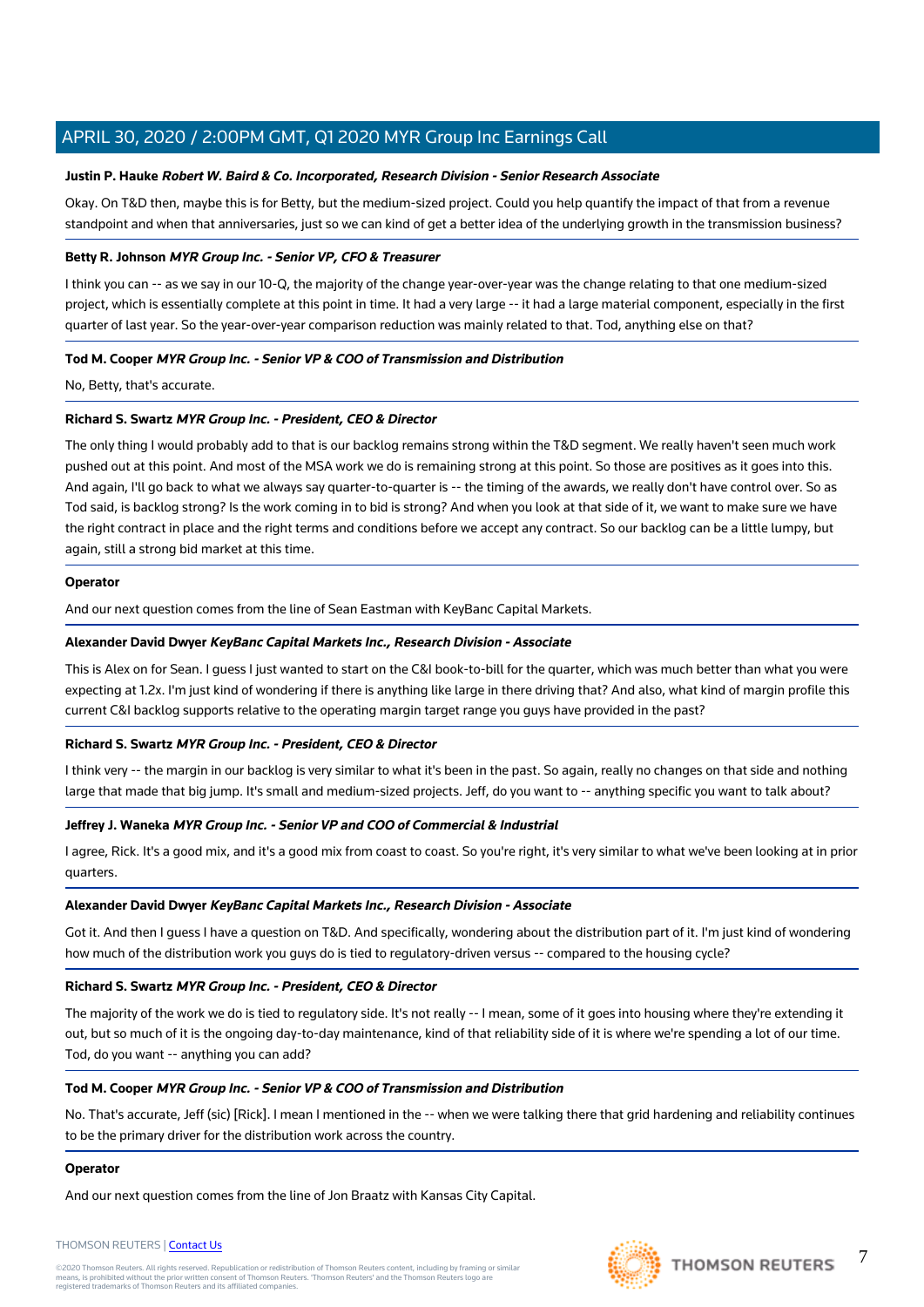#### **Jonathan Paul Braatz Kansas City Capital Associates - Partner and Research Analyst**

Betty, a question on the operating expenses. Obviously, they were up quite a bit because of the acquisition. But can you give us a sense of what maybe the growth in operating expenses might have been for, let's say, the core organic piece of business? Just trying to separate those 2 out.

#### **Betty R. Johnson MYR Group Inc. - Senior VP, CFO & Treasurer**

We don't actually separate those 2. I'd say, the majority of those dollars, though, is the CSI overhead cost that came through year-over-year.

#### **Jonathan Paul Braatz Kansas City Capital Associates - Partner and Research Analyst**

Okay. Okay. And then on...

#### **Richard S. Swartz MYR Group Inc. - President, CEO & Director**

Something we have done. I just want to make sure we add on that kind of as we come in in this pandemic and we're looking at it. And really, though, our business has been affected, some, and we see that potentially continuing on. We have done some stuff to manage towards that. We've got a strong backlog. But with that being said, we have frozen all overhead raises going forward. So we've implemented that now. And then if the market changes or our business changes, it goes down, we'll adjust further. But we have implemented that and really, we have, except in areas to support growth, we have no new hires coming on. So we are doing some stuff proactively. Also looking at capital expenditures and cutting those back everywhere we can with the unknown nature of the market today.

#### **Jonathan Paul Braatz Kansas City Capital Associates - Partner and Research Analyst**

Okay. Rick, what do you think CapEx will be for now -- this year now?

#### **Richard S. Swartz MYR Group Inc. - President, CEO & Director**

At the beginning of the year, we said it would be similar to what it's been in the past. I think it's -- I think we've identified approximately \$15 million that we have is questionable, whether we need to spend or not, and that's going to be based on the market going forward and how we see our work coming in and also our work burning.

#### Betty, anything to add on that?

#### **Betty R. Johnson MYR Group Inc. - Senior VP, CFO & Treasurer**

No. That was \$15 million, depending on which scenario comes through as the year progresses.

#### **Operator**

[Operator Instruction] And our next question comes from the line of Jaya Yadav with Stifel.

#### **Jyotasna Yadav Stifel, Nicolaus & Company, Incorporated, Research Division - Associate**

This is Jaya on for Noelle Dilts. I had a quick question about how you guys were thinking about the renewable energy market moving forward? Do you guys see renewables being prioritized and a potential infrastructure stimulus plan because it really wasn't included in the recent COVID-19 stimulus plan?

#### **Richard S. Swartz MYR Group Inc. - President, CEO & Director**

Tod, do you want to take that?

#### **Tod M. Cooper MYR Group Inc. - Senior VP & COO of Transmission and Distribution**

Yes. Yes. I mean our belief is that renewable generation is still going to be a key driver in the industry, and that's primarily due to the fact that so many utilities have made these announcements in the past. We know what their plans are going forward. And we see utilities that are going to be 50% renewable, 100% renewable by certain days that are out there. So we think it's going to play a big part, and we're working hard to ramp up and get the skill sets and the people in place to take part in that. I did mention the award of the solar plant that